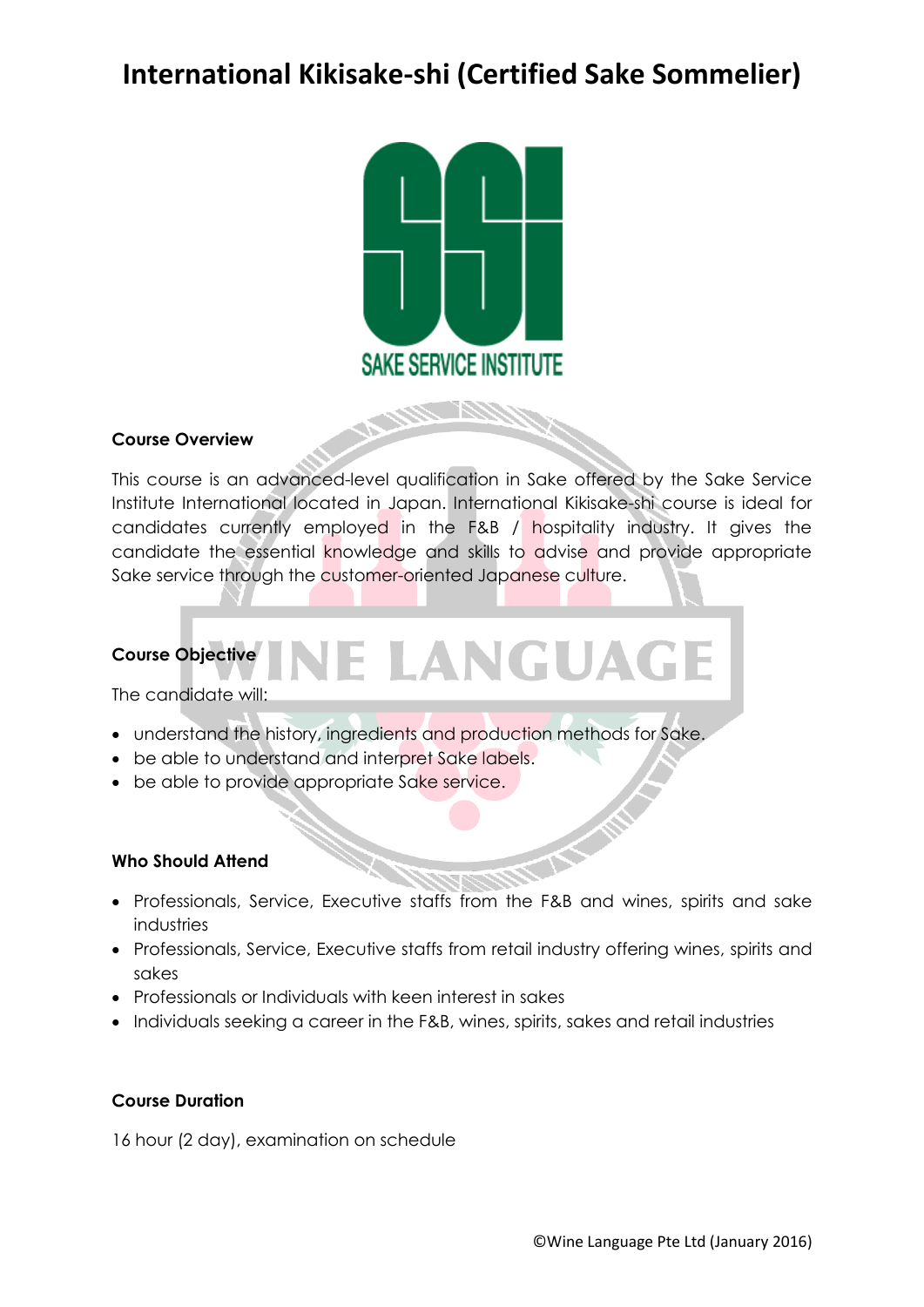# **International Kikisake-shi (Certified Sake Sommelier)**

# **Course Outline**

- Requirements for Success as a Kikisake-shi (a.k.a. Sake Sommelier)
- Alcoholic Beverages: The Basics
- History of Sake
- Ingredients of Sake
- How Sake is Made
- Sake Tastina
- Serving Sake
- Reading Sake Labels

### **Course Assessment**

- Part 1 (multiple-choice questions and short answers)
	- o *Basic knowledge in food & beverages, including alcoholic beverages*
- Part 2 (multiple-choice questions and short answers)
	- o *Technical knowledge of sake and the formation of sales promotion*
- Part 3 (multiple-choice questions and short answers)
	- o *The formation of sales promotion through sake tasting and the knowledge regarding service*

Depending on the assessment, each segment of the assessment will have different passing criteria.

#### **Certification**

Upon successful completion of the course, a certificate suitable for framing and a lapel pin from **Sake Service Institute International** will be awarded.

#### **Course Fees**

\$1580 net per person (inclusive of registration, study materials, classroom facilitation, sakes for tasting and **one** sitting for the examination)